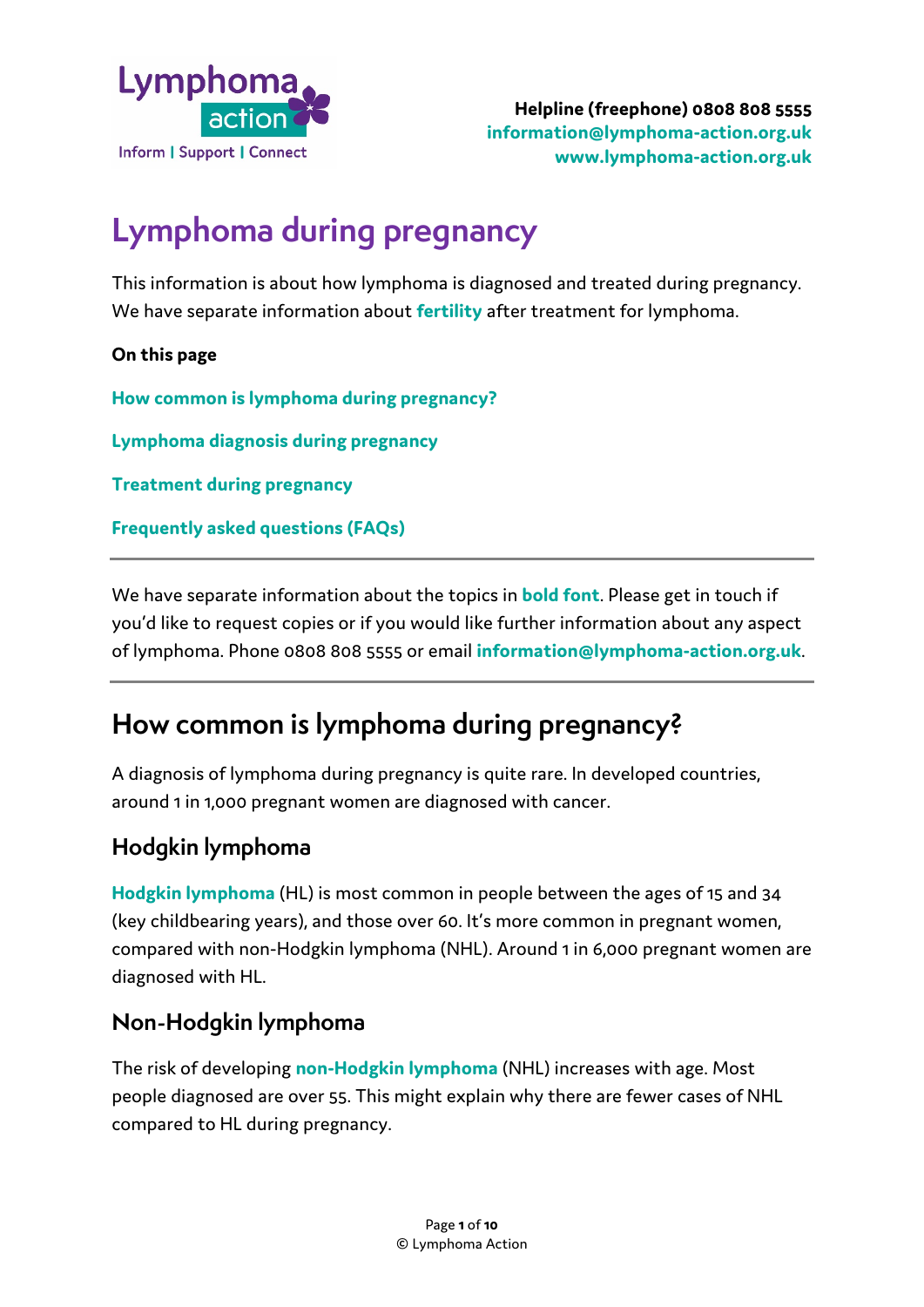When NHL is diagnosed during pregnancy, it tends to be a fast-growing (**[high-grade](https://lymphoma-action.org.uk/types-lymphoma/non-hodgkin-lymphoma#high-grade-NHL)**) type, such as **[diffuse large B-cell](https://lymphoma-action.org.uk/types-lymphoma-non-hodgkin-lymphoma/diffuse-large-b-cell-lymphoma) lymphoma** (DLBCL) or **[peripheral T-cell lymphoma](https://lymphoma-action.org.uk/types-lymphoma-non-hodgkin-lymphoma-t-cell-lymphomas/peripheral-t-cell-lymphoma-not-otherwise)** (PTCL).

**[Low-grade NHL](https://lymphoma-action.org.uk/types-lymphoma/non-hodgkin-lymphoma#low-grade-NHL)** is a slow-growing type of lymphoma. It is diagnosed only rarely during pregnancy.

Some people have questioned whether hormonal or **immune system** changes during pregnancy could be linked to the development of lymphoma. There is no evidence to suggest that this is the case.

# **Lymphoma diagnosis during pregnancy**

Doctors consider the **symptoms** you experience and do **tests** to make a diagnosis of lymphoma.

## **Symptoms**

Some of the common **signs of lymphoma** can be similar to some of the common symptoms of pregnancy, including:

- sweats
- aches and pains
- **fatigue** (extreme tiredness)
- **anaemia** (low level of red blood cells), which can make you feel tired and can lead to shortness of breath
- **thrombocytopenia** (low level of platelets), which can increase your risk of bruising and bleeding.

The overlap of these symptoms can delay a diagnosis of lymphoma. However, it seems that pregnant women are no more likely to be diagnosed with advanced stage lymphoma than women who are not pregnant at the time of their diagnosis.

**Throughout my pregnancy, I had been feeling uncomfortable. I had mentioned to my midwifery team and doctors o[f feeling](https://lymphoma-action.org.uk/about-lymphoma-what-lymphoma/symptoms-lymphoma)  [itchy and having night sweats](https://lymphoma-action.org.uk/about-lymphoma-what-lymphoma/symptoms-lymphoma) but I was told it was hormonal and a side effect of the pregnancy.**

Leanne, affected by lymphoma during pregnancy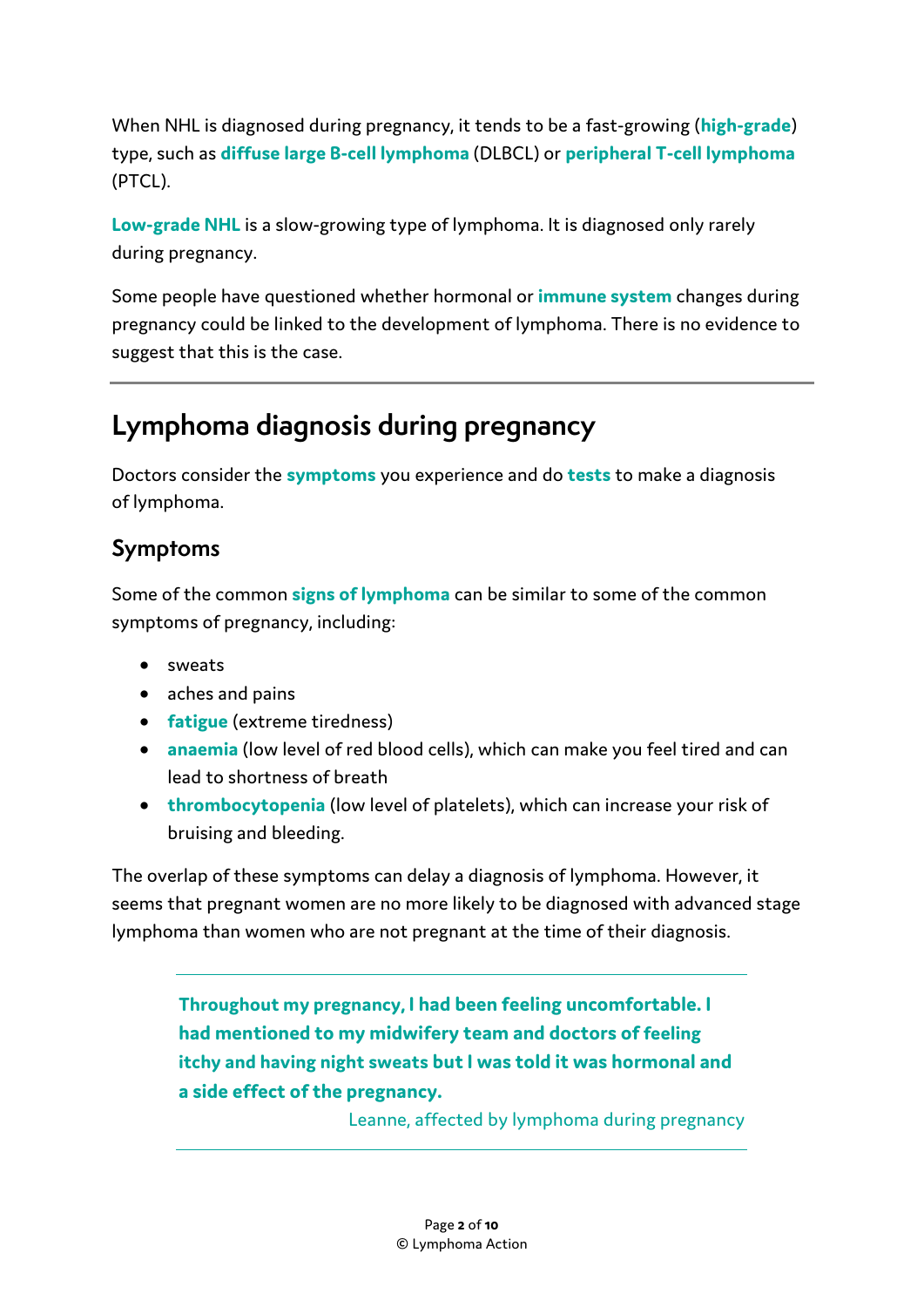#### **Tests**

Usually, a **biopsy** is needed to confirm a diagnosis of lymphoma. This is a minor operation done while you are under local or general anaesthetic. It takes a tissue sample (cells from your body), which are examined in a laboratory to check for lymphoma cells. Neither the test nor the anaesthetic should harm your unborn child.

#### **Scans**

After you've had a biopsy, doctors do staging tests to find out where in your body the lymphoma is. **Staging** often involves **X-rays**, **CT scans** or **[PET scans](https://lymphoma-action.org.uk/about-lymphoma-tests-diagnosis-and-staging/scans-x-ray-ct-pet-and-mri)**, which use radiation (a type of energy). The radiation levels are generally low enough not to harm your baby; however, doctors generally avoid using radiation in pregnant women. If you are pregnant, you might have an **[MRI scan](https://lymphoma-action.org.uk/about-lymphoma-tests-diagnosis-and-staging/scans-x-ray-ct-pet-and-mri#whatisanmri)** or an **[ultrasound scan](https://lymphoma-action.org.uk/about-lymphoma-tests-diagnosis-and-staging/ultrasound-scan)**, neither of which use radiation. You might also have a chest X-ray. The scan you have depends on which trimester of pregnancy you're in. Talk to your doctor if you're worried about having tests that use radiation.

#### **Safety after scans**

If you are pregnant, you are unlikely to have scans that use radiation.

#### **Scans and X-rays after your baby is born**

#### **PET scans**

If you have a PET scan, your doctors might advise you to avoid close contact with your baby and not to breastfeed for a few hours afterwards. This allows time for the radiation to leave your body. Speak to your medical team for guidance about how to feed your baby during this time.

#### **CT scans and X-ray scans**

Close contact with your baby and breastfeeding is safe after CT and X-ray scans. The radiation passes quickly through your body and does not stay in the breast milk.

# **Treatment during pregnancy**

Your health is the priority for your medical team. Their goal is to cure your lymphoma or to limit its growth for as long as possible. Your medical team also consider your baby's safety while still in the womb and after birth.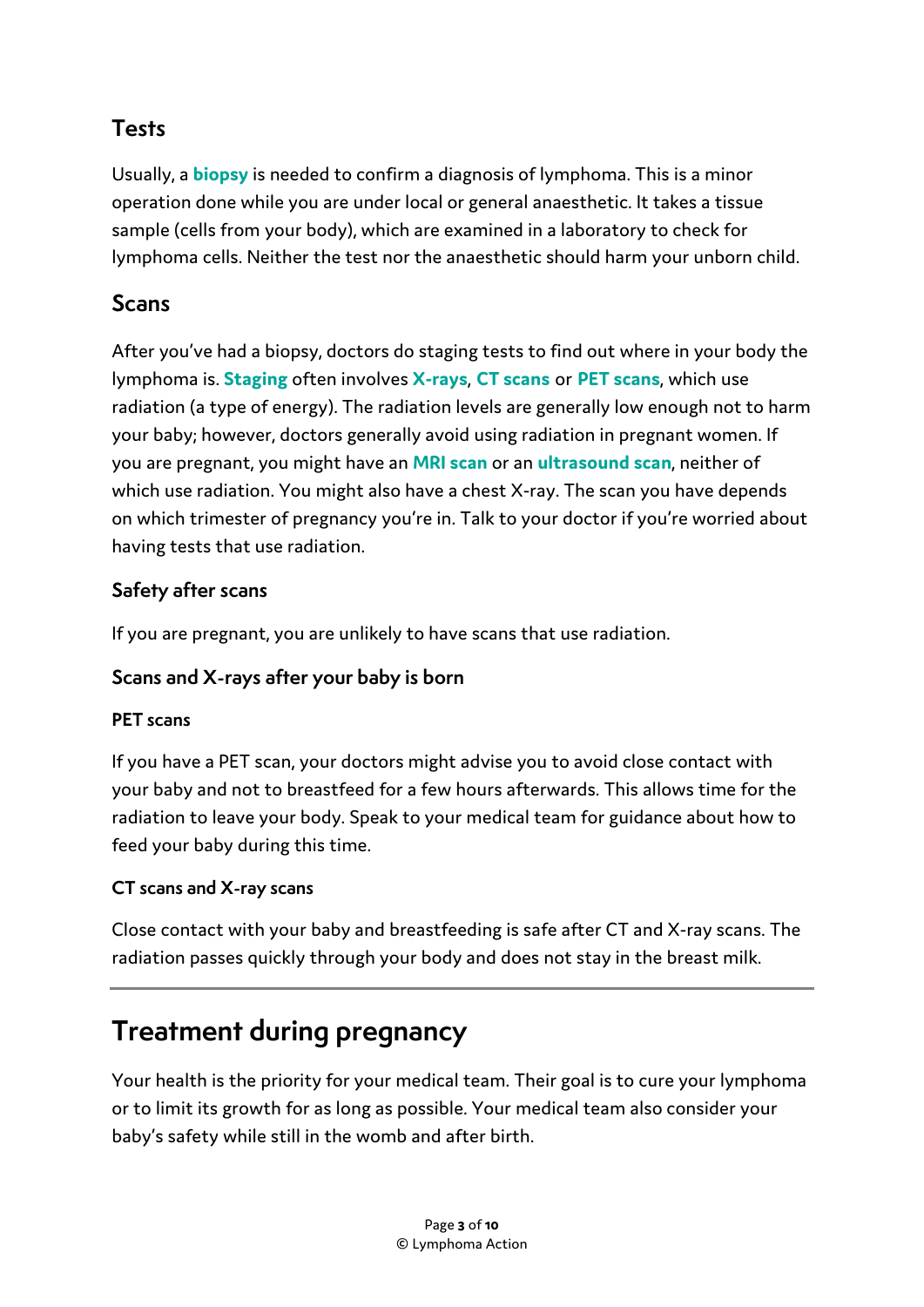Your lymphoma treatment is carefully planned and depends on several factors, including:

- the **[type of lymphoma](https://lymphoma-action.org.uk/types-lymphoma)** you have, where in your body it is, and how fast it's growing
- which trimester of your pregnancy you are in
- your requests.

#### **Chemotherapy**

**[Chemotherapy](https://lymphoma-action.org.uk/about-lymphoma-treatment-lymphoma/chemotherapy)** (treatment with drugs to kill cancer cells) is often used to treat lymphoma. The safety of chemotherapy during pregnancy depends on the exact combination of drugs (**[regimen](https://lymphoma-action.org.uk/about-lymphoma-treatment-lymphoma-chemotherapy/chemotherapy-regimens)**) you have and on how many weeks pregnant you are. If you have chemotherapy, your doctors use your current (pregnant) body surface area to calculate the dosage.

Note that chemotherapy drugs could be present in your breast milk. You should therefore avoid breastfeeding your baby during treatment. Ask your doctor for further information and advice specific to your situation.

> **The doctors recommended chemotherapy. This was my life for the coming months. My mind was cloudy and I was trying to process everything whilst thinking about my new baby. Although there were many lows, I recall feeling strong mentally and pushing myself to get through this. My baby, Savannah, was the most welcomed distraction and I always refer to her as my miracle.**

Leanne, affected by lymphoma during pregnancy

#### **First trimester (first 12 weeks)**

Doctors often avoid giving chemotherapy during the first trimester of pregnancy. This is when an unborn baby (foetus) is developing major organs, and chemotherapy could harm this process. There is also a higher possibility of **miscarriage** and **stillbirth** if you have chemotherapy during the first trimester. The risks are highest during weeks 2 to 8 of pregnancy.

Wherever possible, doctors postpone treatment until the second trimester. **[Steroids](https://lymphoma-action.org.uk/about-lymphoma-treatment-lymphoma/steroids)** can be very effective at delaying the need to start chemotherapy. These drugs are considered to be safe at any stage of pregnancy.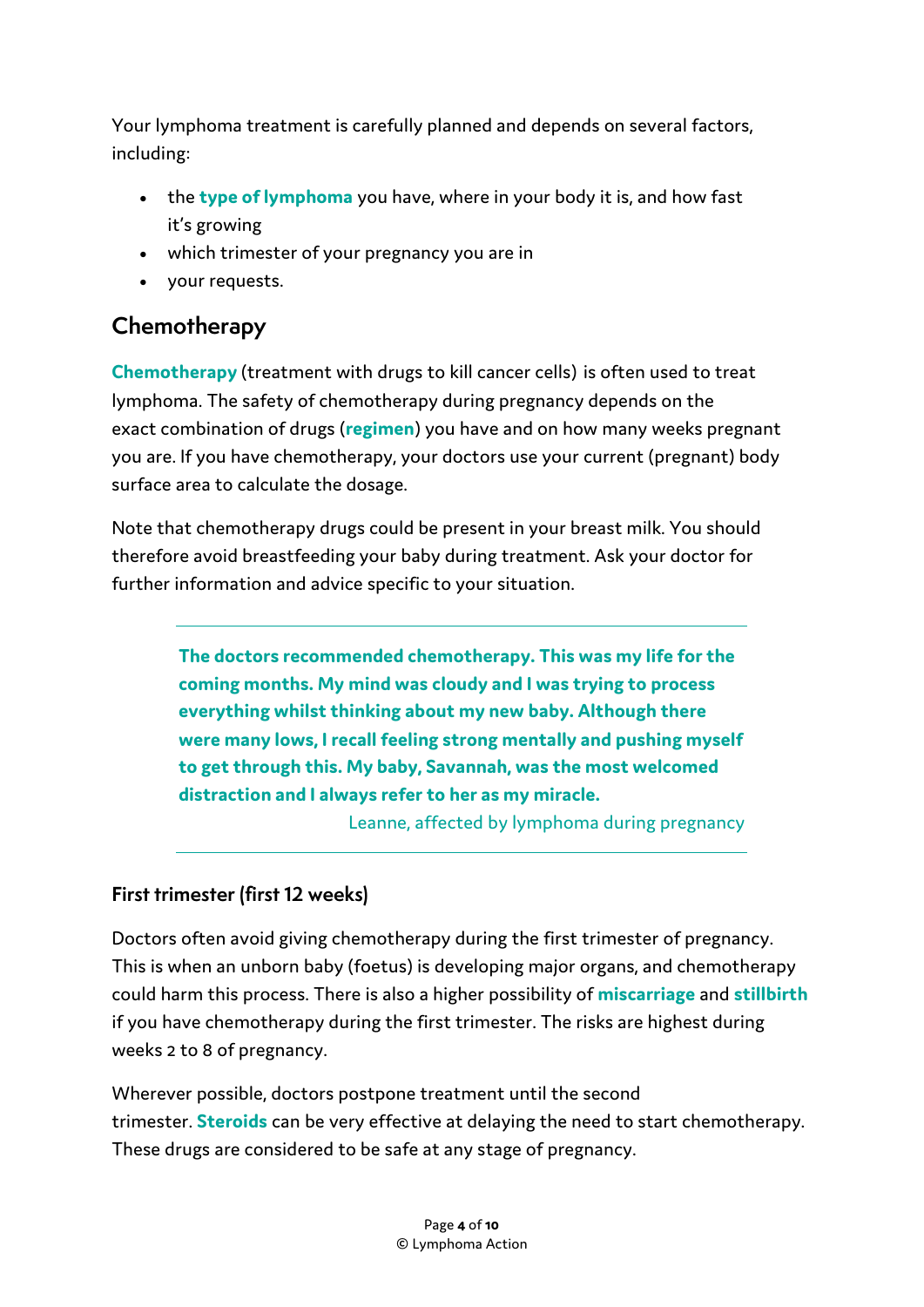If you need to begin chemotherapy straightaway, your doctors might advise that you do not continue with the pregnancy. Ending a pregnancy for medical reasons is known as 'therapeutic abortion'. At the time of writing, women in Northern Ireland must travel to England for a therapeutic abortion; as of October 2019, funding is available for this. By April 2020, it is expected that the procedure will be available locally.

Therapeutic abortion can be extremely difficult to deal with emotionally. There is support available, for example **counselling**, support groups and online forums. Ask a member of your medical team if they can signpost you to any support services.

**[Pregnancy Choices](https://www.pregnancychoicesdirectory.com/)** is an organisation that offers a range of support services, including counselling centres that are free of charge. They have branches across England, Scotland and Wales, and one in Carrickfergus, Northern Ireland.

#### **Second trimester (weeks 13 to 26) and third trimester (weeks 27 onwards)**

In general, chemotherapy is considered to be safe for women and unborn babies after the first trimester of pregnancy. From this point, the placenta provides a barrier that stops many drugs from reaching the baby. This is the case with **[ABVD](https://lymphoma-action.org.uk/about-lymphoma-treatment-lymphoma-chemotherapy/chemotherapy-regimens#abvd)**, a common regimen for people with **[Hodgkin lymphoma](https://lymphoma-action.org.uk/types-lymphoma/hodgkin-lymphoma)**. The **CHOP** regimen is often the first choice treatment for **non-Hodgkin lymphoma**, including for women who are pregnant.

Doctors typically advise that you don't have chemotherapy within 3 weeks of your due date. This is to allow your **[blood counts](https://lymphoma-action.org.uk/about-lymphoma-tests-diagnosis-and-staging/blood-tests#whatbloodtestsareused)** to return to their normal levels before you give birth. Your doctors should take this into account when planning your treatment.

#### **Radiotherapy**

**Radiotherapy** uses a type of energy called 'radiation'. It's sometimes given to treat, or to manage symptoms of lymphoma. Typically, if it is given at all, radiotherapy is given only to the neck and chest during pregnancy.

The total dose of radiation used is generally low enough not to put your baby at risk. Nonetheless, your doctors might advise waiting until after your baby is born before you begin radiotherapy. If you need treatment urgently, however, they might advise that you go ahead with the treatment while taking precautions. This includes planning your treatment to ensure that your baby is a safe distance from the area of your body being treated. In some cases, they might also use a lead apron to shield your baby from radiation.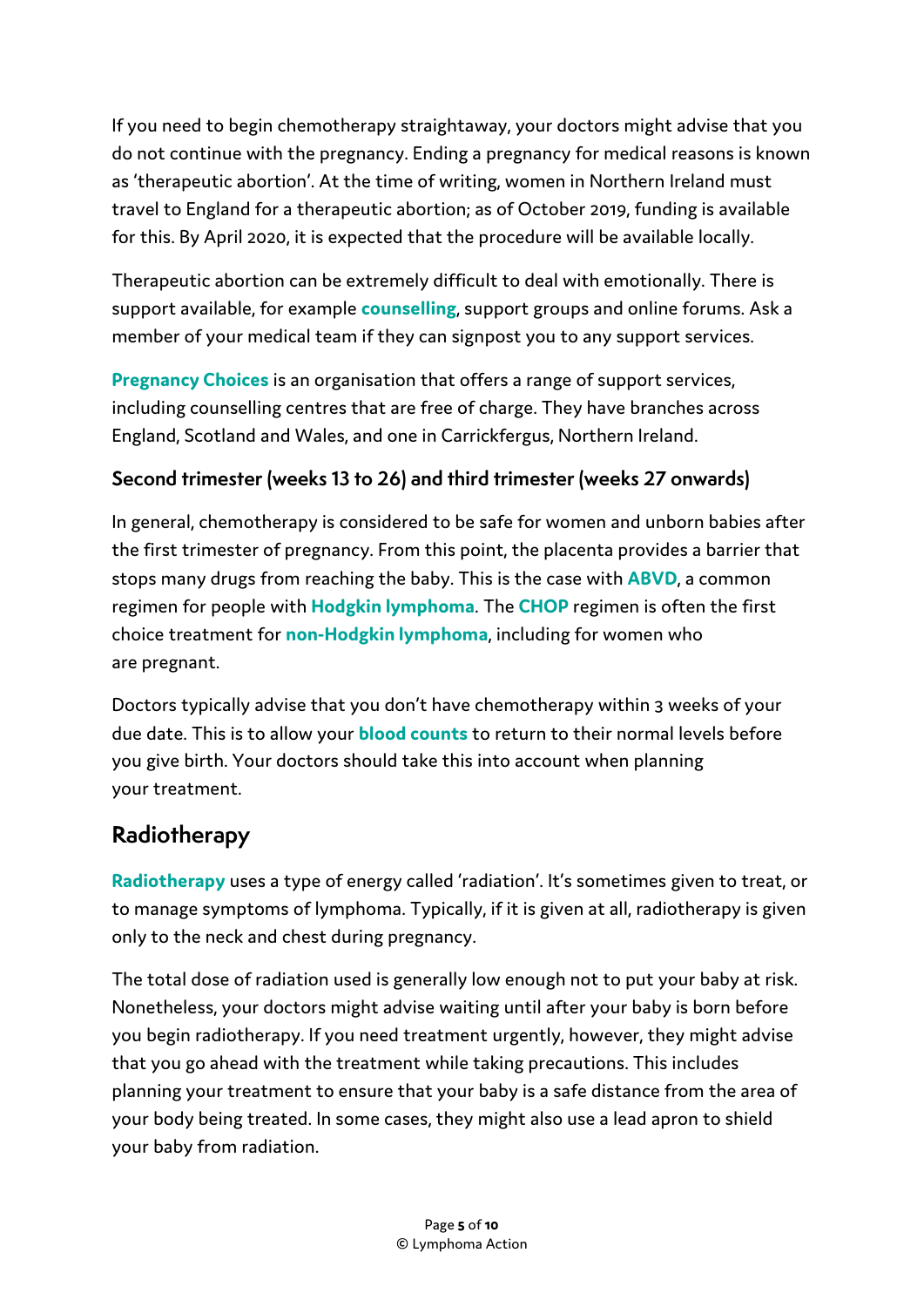Radiotherapy is usually a greater risk to a developing baby during the second and third trimesters of pregnancy compared to the first. Radiotherapy given during these later stages of pregnancy could increase the risk of your child developing **leukaemia** (a type of blood cancer) or solid tumours (lumps that can be cancerous or noncancerous) during the first 10 years of their life. It could also affect their mental and physical development. Your doctors should talk to you about the possible risks before you have treatment.

## **Targeted drugs**

There are lots of different types of targeted drugs used to treat lymphoma. They work in different ways to affect processes in cells.

**Targeted drugs** are quite new, which means we don't yet have much information about their possible long-term effects on newborn babies. Much of the evidence that is currently available comes from animal studies and the findings won't necessarily transfer to humans.

**Rituximab** is a targeted drug used to treat some types of lymphoma in adults. One of the common side effects is that it can temporarily lower the number of **B cells** (a type of white blood cell that fights infection) in your blood. Newborns of mothers treated with rituximab during pregnancy might have fewer B cells at birth. However, their B cell count (number of B cells) should reach normal levels over time without long-term effects. Your baby should not have **live vaccines** until their blood counts reach a level that means it is safe enough for them to do so.

Other possible risks for babies whose mothers are treated with targeted drugs while they are in the womb include:

- higher risk of pre-term delivery (before 37 weeks)
- low birthweight.

Both of these could affect the health and development of your child. Your doctors should talk to you about these risks before you have treatment for lymphoma.

## **After treatment**

During pregnancy, and for a while after, women are at a higher risk of having a blood clot. Having lymphoma (or any type of cancer), further increases this risk.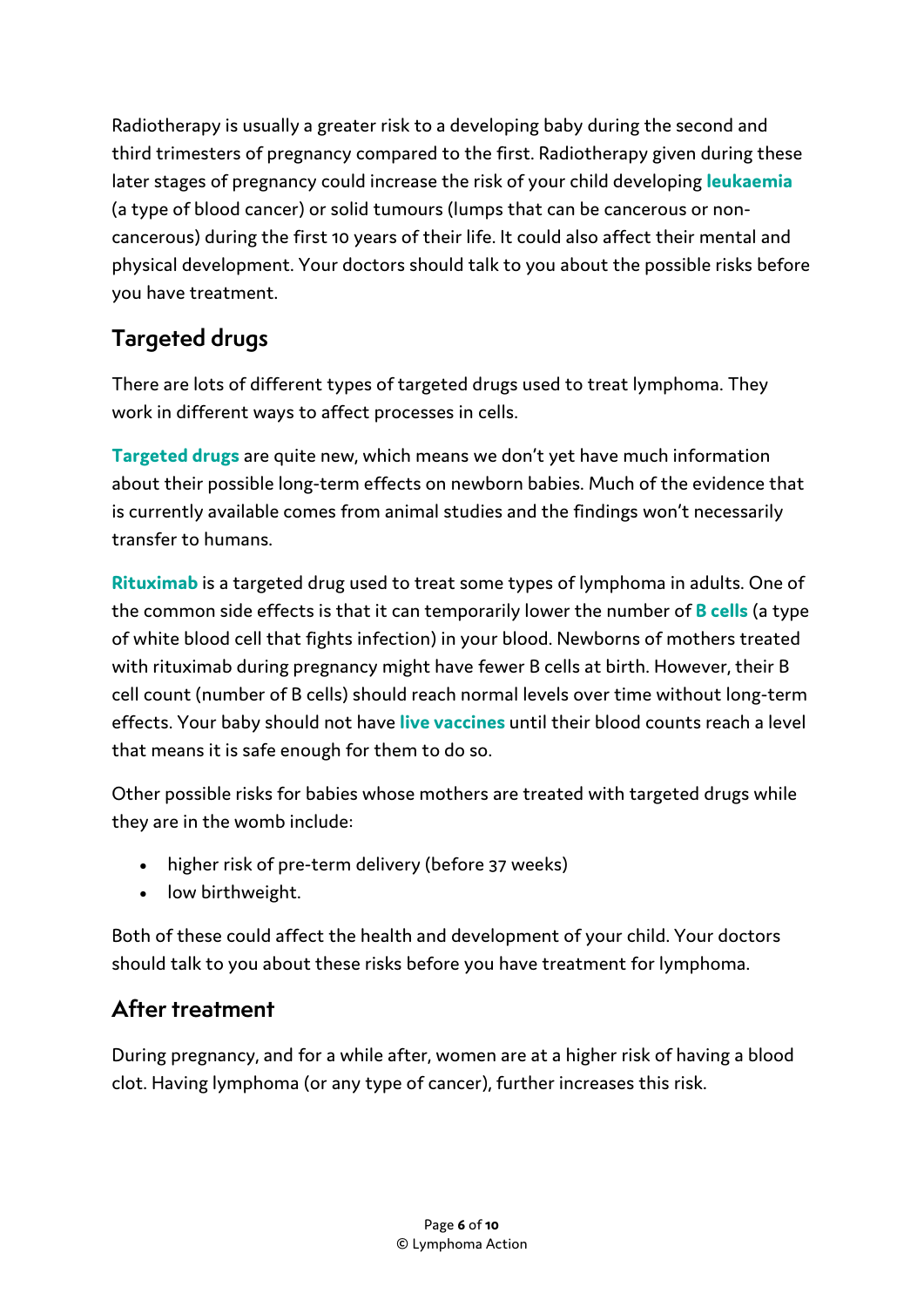To reduce your risk of blood clot, your doctors might recommend that you have daily blood thinning injections (low molecular weight heparin). Your medical team can teach you how to give yourself these injections at home. They should also give you information about who to contact if you need help or advice. The injections are completely safe to an unborn baby. In the mother, however, there is a slightly increased risk of bleeding, for example, from the nose and gums. Bruising more easily is also common.

## **Supportive care treatments**

Supportive care treatments are given to manage symptoms of lymphoma and to reduce **side effects** of lymphoma treatment.

Your medical team can advise you on which supportive care treatments are safe for you. Supportive care treatments that are considered to be safe to an unborn baby include:

- anti-sickness medication (**antiemetics**), given to help manage nausea and sickness, for example during chemotherapy
- heparin, a blood thinning medication to lower the risk of developing blood clots (the likelihood of which is higher during pregnancy and with cancer)
- **growth factors**, given to prevent or treat **neutropenic sepsis** or to boost the production of stem cells before or after a **stem cell transplant**.

Some, but not all, antibiotics are considered safe to take during pregnancy.

# **FAQs about lymphoma during pregnancy**

We answer some common questions people have about treatment for lymphoma during pregnancy. Speak to your medical team for advice specific to your situation.

## **Will treatment during pregnancy affect my child later in life?**

Your medical team carefully plan your treatment with the safety of your baby in mind. The available evidence suggests that lymphoma treatment given according to guidelines during pregnancy is unlikely to have a long-term, harmful effect on your baby. It is also unlikely to impact their development into childhood.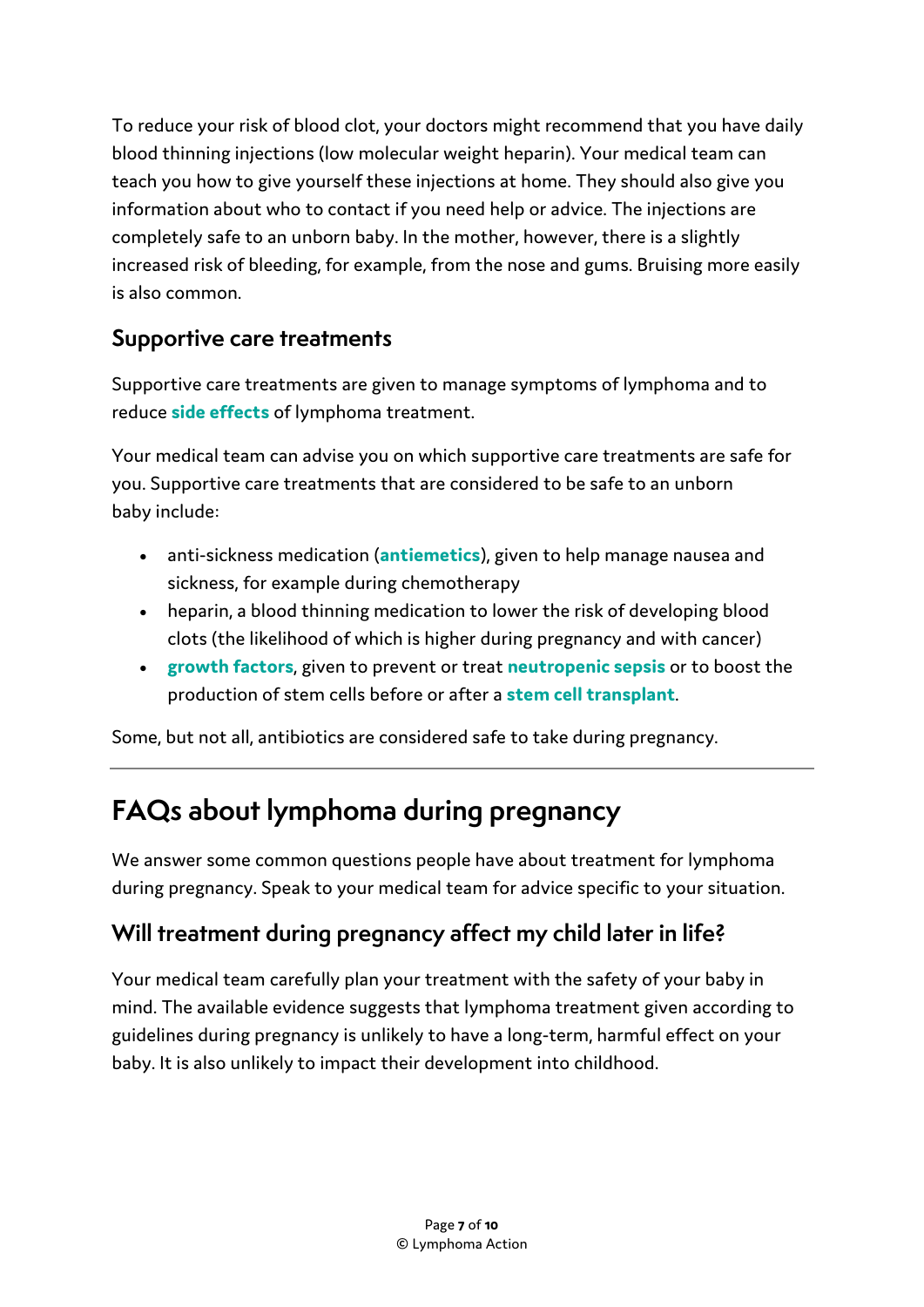## **Is it safe to breastfeed during treatment for lymphoma?**

Drug treatments (including chemotherapy and targeted drugs) can get into breast milk. You might, therefore, be advised not to breastfeed during, and for a while after, treatment.

Some types of **steroid** medication are considered safe to take while breastfeeding.

## **Can I enter a lymphoma clinical trial during pregnancy?**

Women should not be excluded from a **clinical trial** just because they are pregnant. However, consideration of both their own health, as well as that of their baby, often means that pregnant or breastfeeding women are unable to take part.

## **Will pregnancy affect my outlook?**

Pregnancy does not seem to affect the outlook of women who have lymphoma when their treatment is well-managed.

A study of 449 women with Hodgkin lymphoma found no evidence that pregnancy increases the risk of lymphoma returning (**relapse**) among women who are in **[remission](https://lymphoma-action.org.uk/about-lymphoma-treatment-lymphoma/aims-treatment)** (where tests show no evidence of the lymphoma).

## **How can I look after myself while I am pregnant and have lymphoma?**

Coping with lymphoma and pregnancy can be extremely challenging, both physically and [emotionally.](https://lymphoma-action.org.uk/about-lymphoma-living-lymphoma/emotional-impact-living-lymphoma)

Usually, your lymphoma medical team and your antenatal team work together to care for you. You might also be referred to a specialist pregnancy care unit for further support.

It's important to follow the advice given to you by your medical team to avoid harm to you or your baby. Speak to a health professional on your medical team before taking any medication or supplements. They can give you advice about what you can do to stay as comfortable as possible.

Your emotional wellbeing is as important as your physical health. You might find it helpful to seek support in coping with your feelings. **[Mummy's star](http://www.mummysstar.org/for-me/)** supports women who are diagnosed with cancer during their pregnancy. They have an online **[emotional support forum](http://www.mummysstar.org/for-me/emotional-supportforum/)** for women affected by cancer during their pregnancy and shortly after the birth of their baby.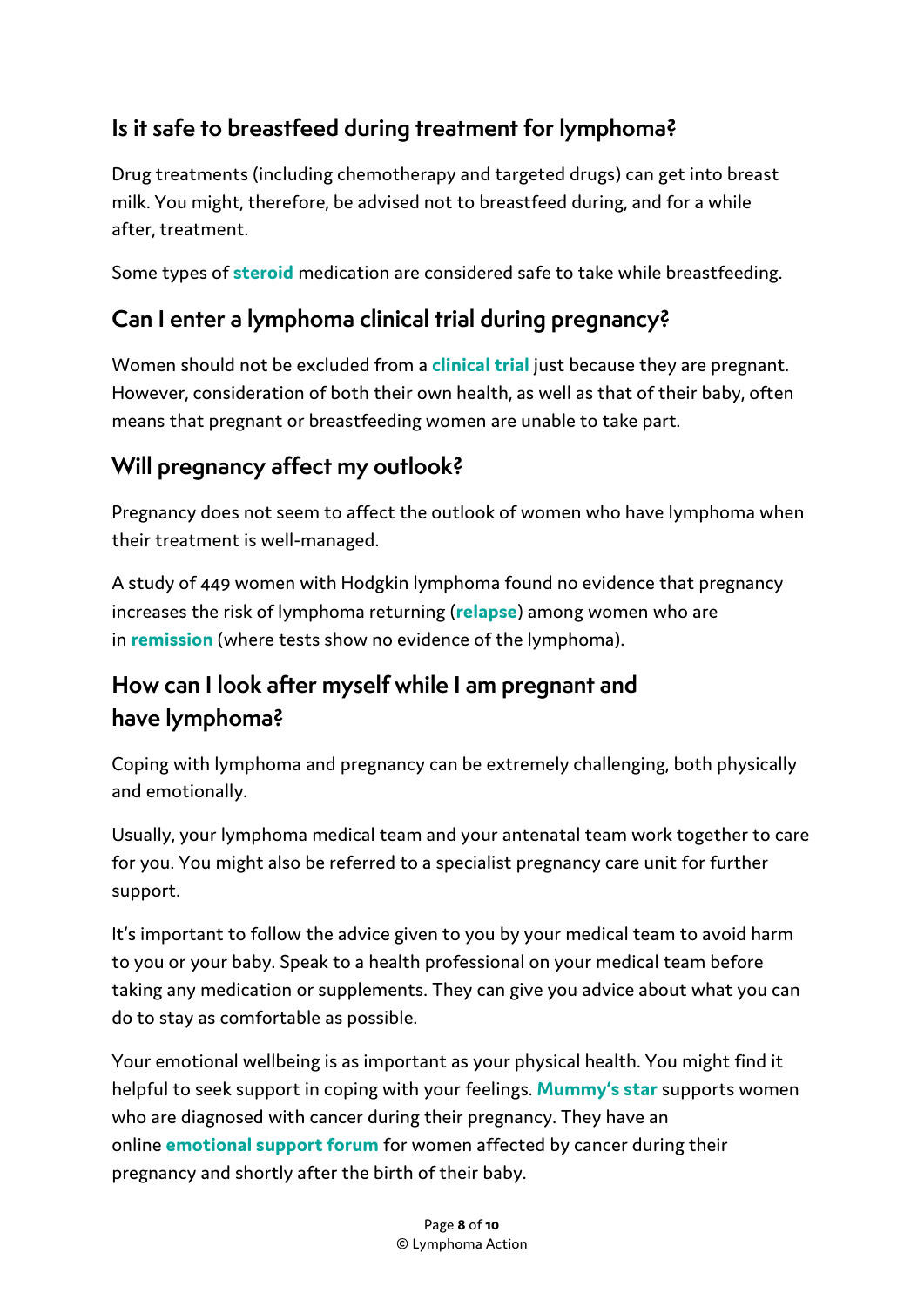You might also consider getting further support to cope with your feelings. **Talking therapies** such as **[counselling](https://lymphoma-action.org.uk/about-lymphoma-living-lymphoma/emotional-impact-living-lymphoma#counselling)** can help you process your feelings. There are many different types of counselling, but they all aim to help you find ways of dealing with your emotions.

If you are interested in talking therapies, speak to your doctor, who might be able to offer you a referral on the NHS. You can also search for a private therapist in your area using the **[British Association of Counsellors and Psychotherapists online tool](https://www.bacp.co.uk/search/Therapists)**.

# **References**

The full list of references for this page is available on our website. Alternatively, email **publications@lymphoma-action.org.uk** or call 01296 619409 if you would like a copy.

# **Acknowledgements**

- Dr Graham Collins, Consultant Haematologist, Oxford University Hospitals NHS Foundation Trust.
- Laura Croan, Lymphoma Clinical Nurse Specialist, Belfast Health and Social Care Trust.
- We would like to thank the members of our Reader Panel who gave their time to review this information.

Content last reviewed: February 2020 Next planned review: February 2023 LYMweb0221Pregnancy2020v3



#### **© Lymphoma Action**

Tell us what you think and help us to improve our resources for people affected by lymphoma. If you have any feedback, please visit **lymphoma-action.org.uk/Feedback**  or email **publications@lymphoma-action.org.uk**.

All our information is available without charge. If you have found it useful and would like to make a donation to support our work you can do so on our website **lymphoma-action.org.uk/Donate**. Our information could not be produced without support from people like you. Thank you.